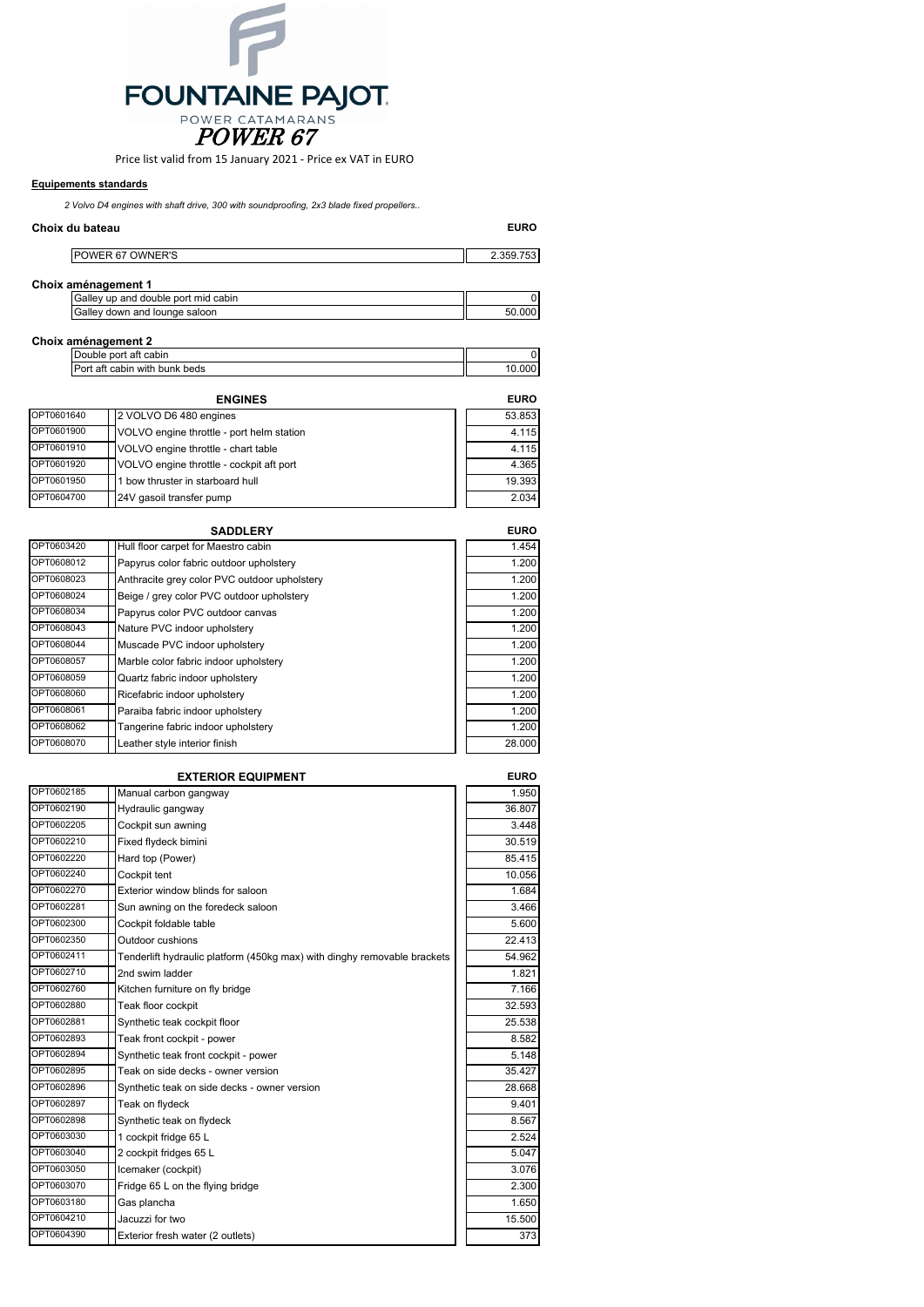|            | <b>INTERIOR EQUIPMENT</b>                                      | <b>EURO</b> |
|------------|----------------------------------------------------------------|-------------|
| OPT0603200 | Chief tap in the galley                                        | 358         |
| OPT0603390 | Combination locking safe                                       | 327         |
| OPT0603470 | Saloon curtains pleated blinds                                 | 13.055      |
| OPT0603505 | Door between aft cabin and galley (Reg. OPT 3502 and 3504)     | 1.402       |
| OPT0603540 | Port fore peak fitting out (bed + head)                        | 17.904      |
| OPT0603550 | Starboard fore peak fitting out (bed + head)                   | 17.904      |
| OPT0603560 | Laundry room in port fore peak (Inc. OPT0603540)               | 5.239       |
| OPT0603710 | Electrical saloon coffee table convertible into a dinner table | 7.287       |
| OPT0604330 | Additional electric freshwater pump                            | 1.533       |

|            | <b>ELECTRONIC TV AND HIFI</b>                                              | <b>EURO</b> |
|------------|----------------------------------------------------------------------------|-------------|
| OPT0605430 | Additional 7" monitoring screen                                            | 1.763       |
| OPT0606213 | Pack Garmin 1 POWER : 1 screen 17" - helm station                          | 17.000      |
| OPT0606223 | Pack Garmin 2 POWER : 2 screens 17" -2 at helm stations                    | 25.000      |
| OPT0606233 | Pack Garmin 3 POWER : 3 screens 17" - 2 at helm stations + 1 at chart tal  | 32,000      |
| OPT0606243 | Pack Garmin 4 POWER : 3 screens 22" -2 at helm stations + 1 at chart tab   | 40.000      |
| OPT0606280 | Aft camera                                                                 | 897         |
| OPT0606430 | Radar                                                                      | 2.108       |
| OPT0606901 | Flying bridge Hifi + 4 speakers (Reg. OPT0606920 or 6925)                  | 2.186       |
| OPT0606920 | Audio & Video pack lounge saloon (TV system PAL & SECAM)(reg. OPT0         | 12.953      |
| OPT0606925 | Audio & Video pack saloon galley up (TV 50") (TV system PAL & SECAM)       | 12.940      |
| OPT0606930 | HI-FI video pack for owner's cabin (TV 40")(TV PAL & SECAM)                | 4.116       |
| OPT0606940 | HI-FI video pack for 1 mid or front quest cabin (TV 28")(TV system PAL & 3 | 3.756       |
| OPT0606945 | Hi-Fi video pack for 1 quest aft cabin (TV 28")(TV system PAL & SECAM)     | 2.699       |
| OPT0606960 | Satellite communication                                                    | 22.712      |
| OPT0606990 | Wifi amplifier                                                             | 1.749       |

|            | <b>HOUSEHOLD APPLIANCES AND COMFORT</b>                                  | <b>EURO</b> |
|------------|--------------------------------------------------------------------------|-------------|
| OPT0603000 | Additionnal 220V 130L fridge for galley down (req. OPT060 3502)          | 1.561       |
| OPT0603005 | Additional 90 L 220V freezer for galley down (req. OPT060 3502)          | 1.668       |
| OPT0603010 | Additionnal 220V 130L fridge for galley up (req. OPT0603501, inc. OPT060 | 1.561       |
| OPT0603015 | Additionnal 220V 90L freezer for galley up (req. OPT0603501, inc.OPT060  | 1.668       |
| OPT0603160 | Microwaves oven 220V - 50Hz only ((Reg. Version OCE/CFT, inc 5510)       | 1.590       |
| OPT0603190 | Sink grinder                                                             | 1.272       |
| OPT0603210 | Dishwasher 12 place settings                                             | 1.972       |
| OPT0603220 | Washing machine 5Kg 220V - 50 Hz only (Requires OCE/CFT Version, in      | 1.102       |
| OPT0603230 | Dryer 220V - 50Hz only (Requires OCE/CFT Version, inc 5510)              | 1.576       |
| OPT0603250 | Washing machine/dryer 220V - 50Hz only (Requires OCE/CFT Version, in     | 1.656       |
| OPT0603270 | Wine cellar for 23 bottles                                               | 2.974       |
| OPT0604160 | 1 fresh water electric head quest cabin                                  | 1.161       |
| OPT0605350 | Mechanical ventilation for all cabins                                    | 5.074       |
| OPT0605790 | Grey water tank                                                          | 6.525       |
| OPT0605830 | Full air conditioning (Reg. OPT060 5650, 5660 ou 5670)                   | 45.707      |

| <b>ELECTRICITY AND LIGHTING</b> |                                                          | <b>EURO</b> |
|---------------------------------|----------------------------------------------------------|-------------|
| OPT0603290                      | Exterior courtesy lighting                               | 6.891       |
| OPT0603300                      | Interior courtesy lighting                               | 4.319       |
| OPT0603330                      | Underwater lighting 2x50 W                               | 3.457       |
| OPT0605000                      | Additional AGM battery 24V - 150AH                       | 1.571       |
| OPT0605480                      | Solar panels 3 x 170 W                                   | 4.106       |
| OPT0605500                      | Main grid 220V 50HZ                                      | 10.183      |
| OPT0605510                      | Main grid 60HZ                                           | 12.237      |
| OPT0605525                      | Additional shore plug 220V-50Hz (Req. OPT0605510)        | 1.250       |
| OPT0605545                      | 220V plugs in addition to OPT0605510                     | 2.215       |
| OPT0605550                      | Charger/inverter 5000W / 120 A (Req. OPT5500 or 5510)    | 1.130       |
| OPT0605590                      | Automatic charger FISHER PANDA 6 kW 24V                  | 16.474      |
| OPT0605650                      | 17 kW 220V 50HZ genset                                   | 23.588      |
| OPT0605670                      | 2 synchronisable gensets - FISHER PANDA 12 kW 50-60 Hz   | 41.146      |
| OPT0605760                      | Watermaker 220L/H - 220V (Req. OPT0605650, 5660 or 5670) | 18.441      |
| OPT0605780                      | Pre-installation of watermaker                           | 412         |
| OPT0605960                      | Galvanic isolator                                        | 328         |
|                                 |                                                          |             |

|            | <b>NAVIGATION</b>                                | <b>EURO</b> |
|------------|--------------------------------------------------|-------------|
| OPT0601712 | 2 rope cutters Ø55 (Req. OPT 1640)               | 1.088       |
| OPT0602000 | Windlass control on helm station                 | 807         |
| OPT0602400 | Hydraulic aluminium davits + SUP craddle         | 18.700      |
| OPT0602410 | Tenderlift hydraulic platform (450kg max)        | 50.239      |
| OPT0602415 | Dinghy removable brackets for hydraulic platform | 4.779       |
| OPT0602600 | Antifouling, primary epoxy                       | 7.610       |
| OPT0602975 | 2 capstans in cockpit                            | 6.278       |
| OPT0602980 | 2 bow capstans                                   | 6.470       |

## OPT0605540 110V plugs in addition to OPT0605500<br>
OPT0605660 17 kW 220V 60HZ qenset<br>
21.632 17 kW 220V 60HZ genset 21.632 OPT0605520 Additional shore plug 220V-60HZ (Req. OPT0605500) **60HZ OPTIONS EURO**<br> **EURO**<br> **EURO** OPT0604620 | US gas pre-installation